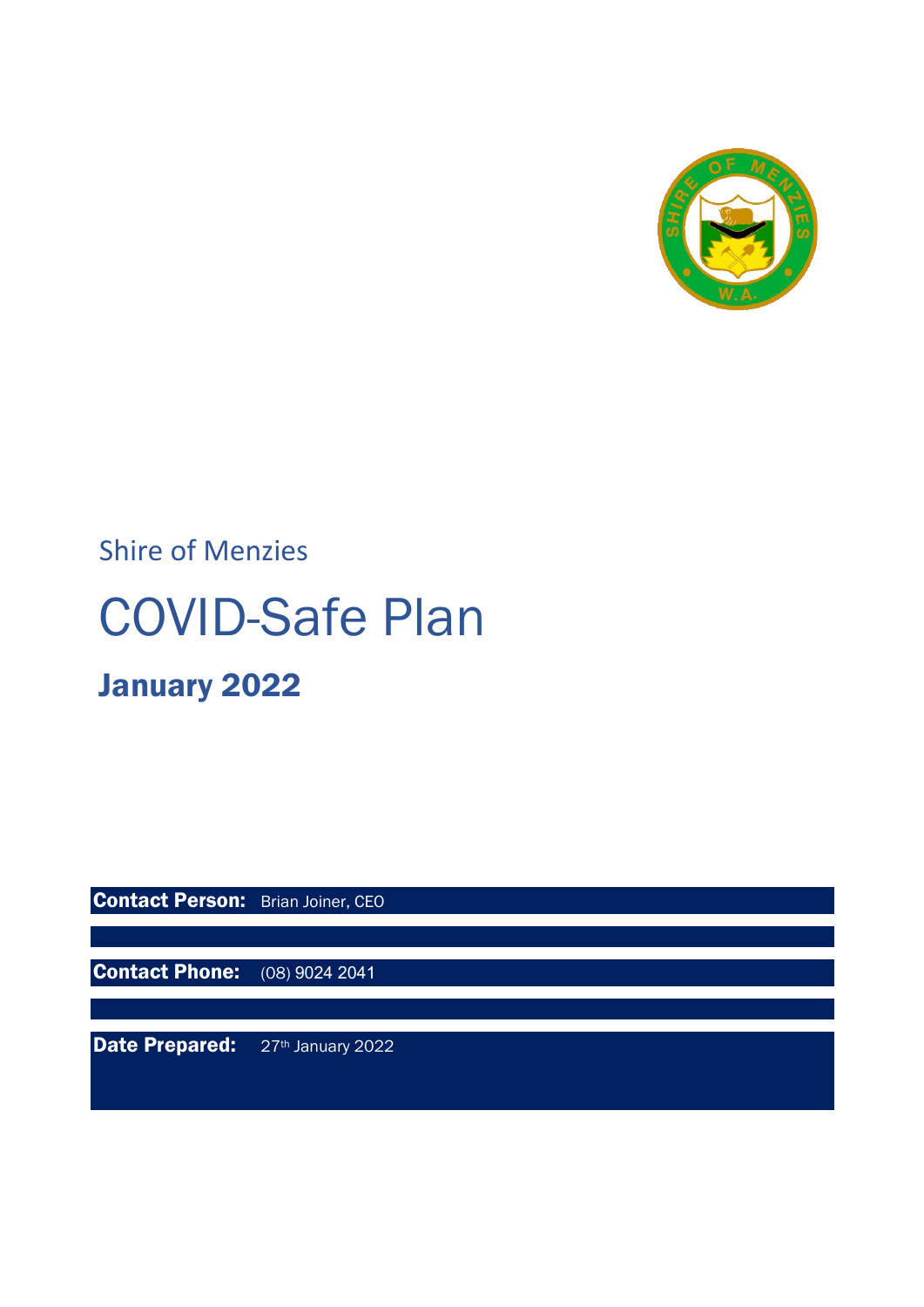## **Contents**

| Procedure for visitors from Perth/Peel/South-West regions or regions in lockdown 5 |  |
|------------------------------------------------------------------------------------|--|
|                                                                                    |  |
|                                                                                    |  |
|                                                                                    |  |
|                                                                                    |  |
|                                                                                    |  |
| 4. PREPARE FOR POSSIBLE ISOLATION AS A CLOSE CONTACT / COVID-19 POSITIVE7          |  |
|                                                                                    |  |
|                                                                                    |  |
|                                                                                    |  |
|                                                                                    |  |
|                                                                                    |  |
|                                                                                    |  |
|                                                                                    |  |
|                                                                                    |  |
|                                                                                    |  |
|                                                                                    |  |
|                                                                                    |  |
|                                                                                    |  |
|                                                                                    |  |
|                                                                                    |  |
|                                                                                    |  |
|                                                                                    |  |
|                                                                                    |  |
|                                                                                    |  |
|                                                                                    |  |
|                                                                                    |  |
|                                                                                    |  |
|                                                                                    |  |
|                                                                                    |  |
|                                                                                    |  |
|                                                                                    |  |
|                                                                                    |  |
|                                                                                    |  |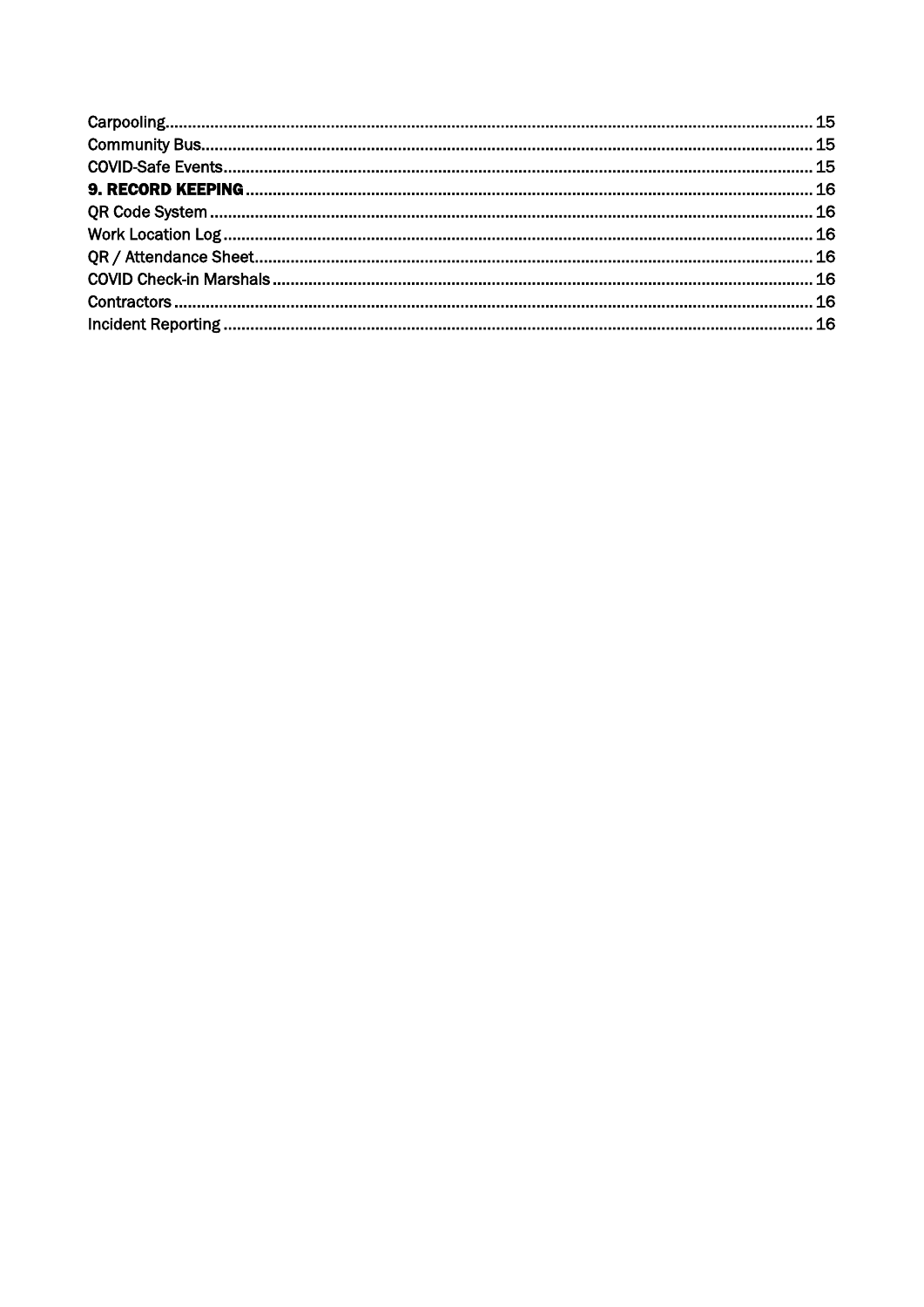## <span id="page-3-0"></span>1. INTRODUCTION

This plan has been prepared by the Shire of Menzies.

#### <span id="page-3-1"></span>Amendment List

Amendments to this plan will be issued periodically as Shire of Menzies responds to the requirements set out by the Western Australian Government to control the spread of COVID-19 in workplaces.

| <b>Version</b> | <b>Date</b> | <b>By Whom</b> | <b>Description of Change</b> |
|----------------|-------------|----------------|------------------------------|
| 1.0            | 27/01/2022  | John Warner    | Plan finalised               |
|                |             |                |                              |
|                |             |                |                              |
|                |             |                |                              |

## <span id="page-3-2"></span>Distribution list

| <b>Date</b> | <b>Business Unit Person</b> |                                                   |  |
|-------------|-----------------------------|---------------------------------------------------|--|
| 28/01/2022  | All Staff                   | Shire of Menzies/public website, managers/leaders |  |
|             |                             |                                                   |  |
|             |                             |                                                   |  |
|             |                             |                                                   |  |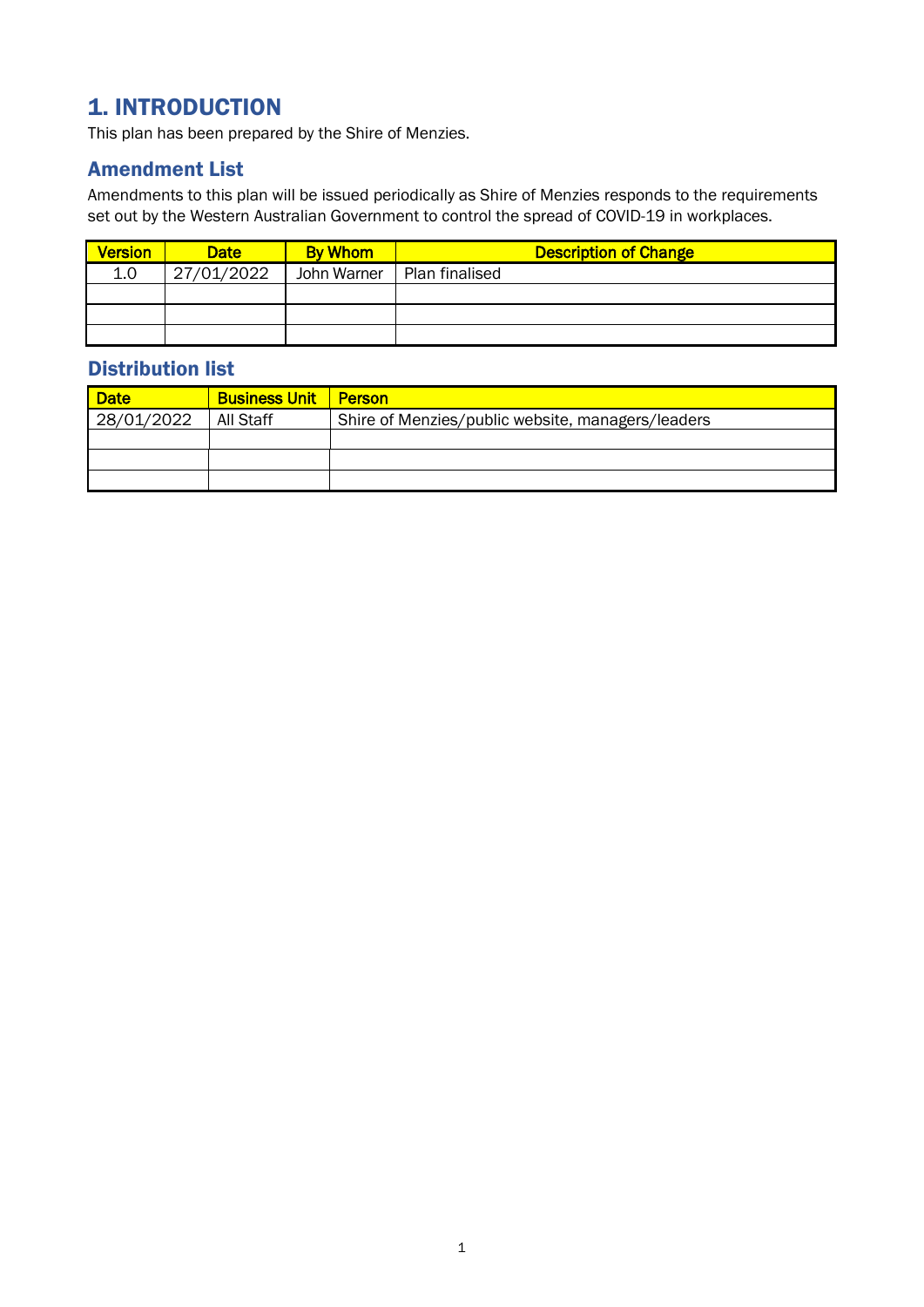## <span id="page-4-0"></span>**Objective**

The COVID-Safe Plan has been designed to protect our community, workers, customers and visitors that come to Menzies, from the spread of COVID-19 and to demonstrate how Council meets the requirements set out by the Western Australian Government.

The COVID-Safe Plan outlines:

- Actions required to mitigate the introduction of COVID-19 into the Shire of Menzies.
- The process in place to prepare and respond to, a suspected or confirmed case of COVID-19 in the shire
- The level of face-covering or personal protective equipment (PPE) required for our workforce.
- The process Council have in place to keep records of all staff, contractors and visitors that attend Council workplaces.

The Shire of Menzies CEO has the responsibility and authorisation to implement, monitor, test, review and update the COVID-Safe Plan and the supporting process involved as required.

## <span id="page-4-1"></span>Scope

This plan outlines the procedures to mitigate the introduction of COVID-19 into community and Council workplaces during restrictions set out by the Western Australian Government for all staff, contractors, visitors and the community that attend a Council workplace.

This COVID-Safe Plan covers all Council workplaces where Council staff are located and the Shire of Menzies.

## <span id="page-4-2"></span>Communication

The following methods of communication have been used to provide ongoing information and training to all staff, contractors, and visitors regarding COVID-19:

| Method                                                                                                                                   | <b>Responsible Officer</b>   | Audience                        |
|------------------------------------------------------------------------------------------------------------------------------------------|------------------------------|---------------------------------|
| <b>Shire of Menzies Council</b><br><b>Website</b>                                                                                        | <b>Executive Officer</b>     | <b>Public access</b>            |
| <b>Shire of Menzies Council</b><br>Facebook, 'Menzies Matters'<br>monthly magazine, YouTube,<br>Instagram, LinkedIn and Twitter<br>feeds | <b>Executive Officer</b>     | <b>Public access</b>            |
| COVID-19 posters                                                                                                                         | <b>Safety Officer</b>        | <b>Public access</b>            |
| <b>CEO Newsletter</b>                                                                                                                    | <b>CEO/Executive Officer</b> | All Staff                       |
| <b>Managers Meeting</b>                                                                                                                  | <b>CEO</b>                   | <b>CEO and Senior Managers.</b> |

Shire of Menzies Council, [Menzies Website,](https://www.menzies.wa.gov.au/) provides further information on the following areas with regard to the COVID-19 pandemic:

- General information about COVID-19
- Physical Health and Wellbeing of staff
- Working Remotely
- Information Technology
- Employment
- Leave Options
- Financial Wellbeing
- Information for the Community
- General information and resources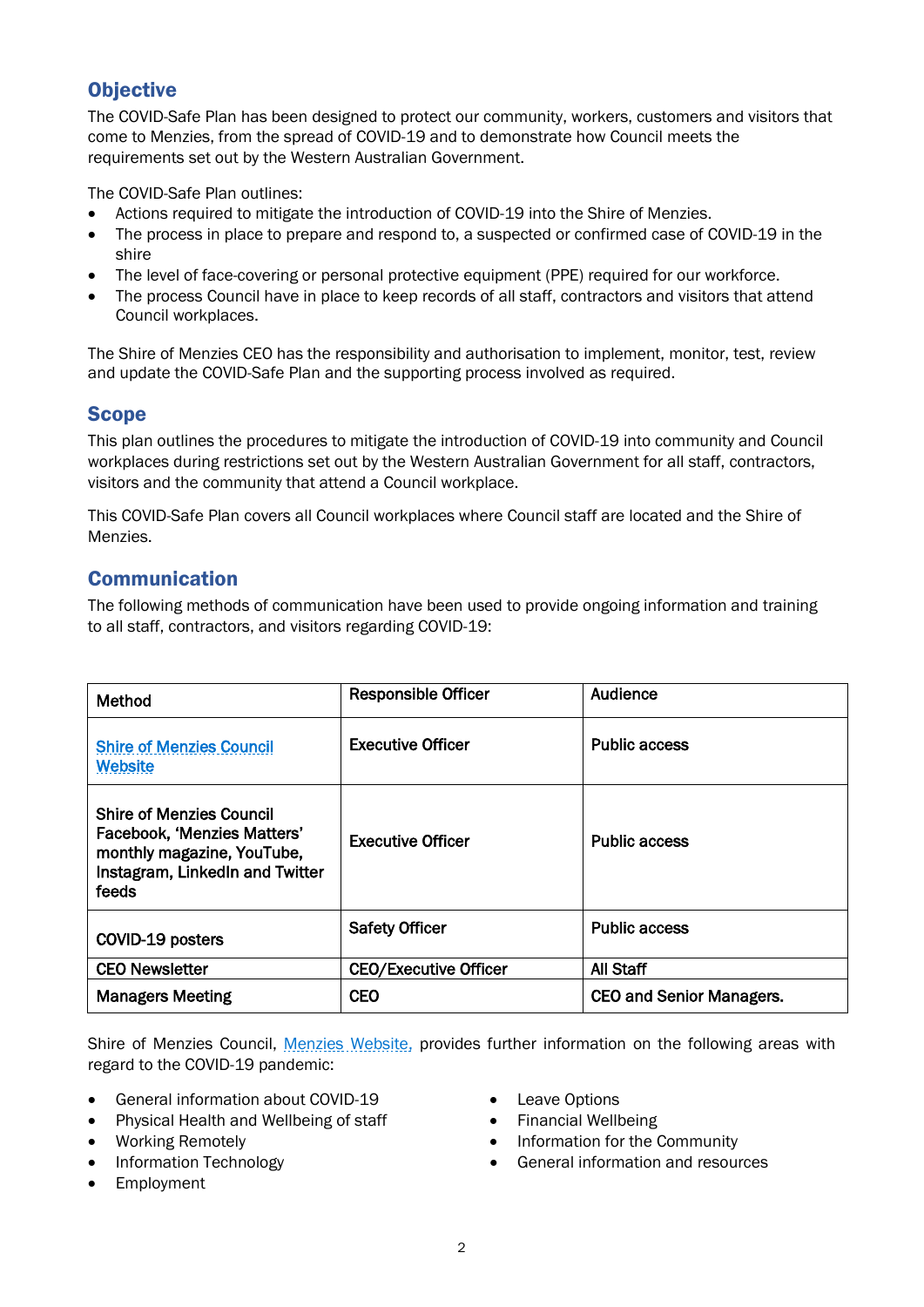For further information regarding the current restrictions please refer to the Western Australian [Department of Health.](https://ww2.health.wa.gov.au/)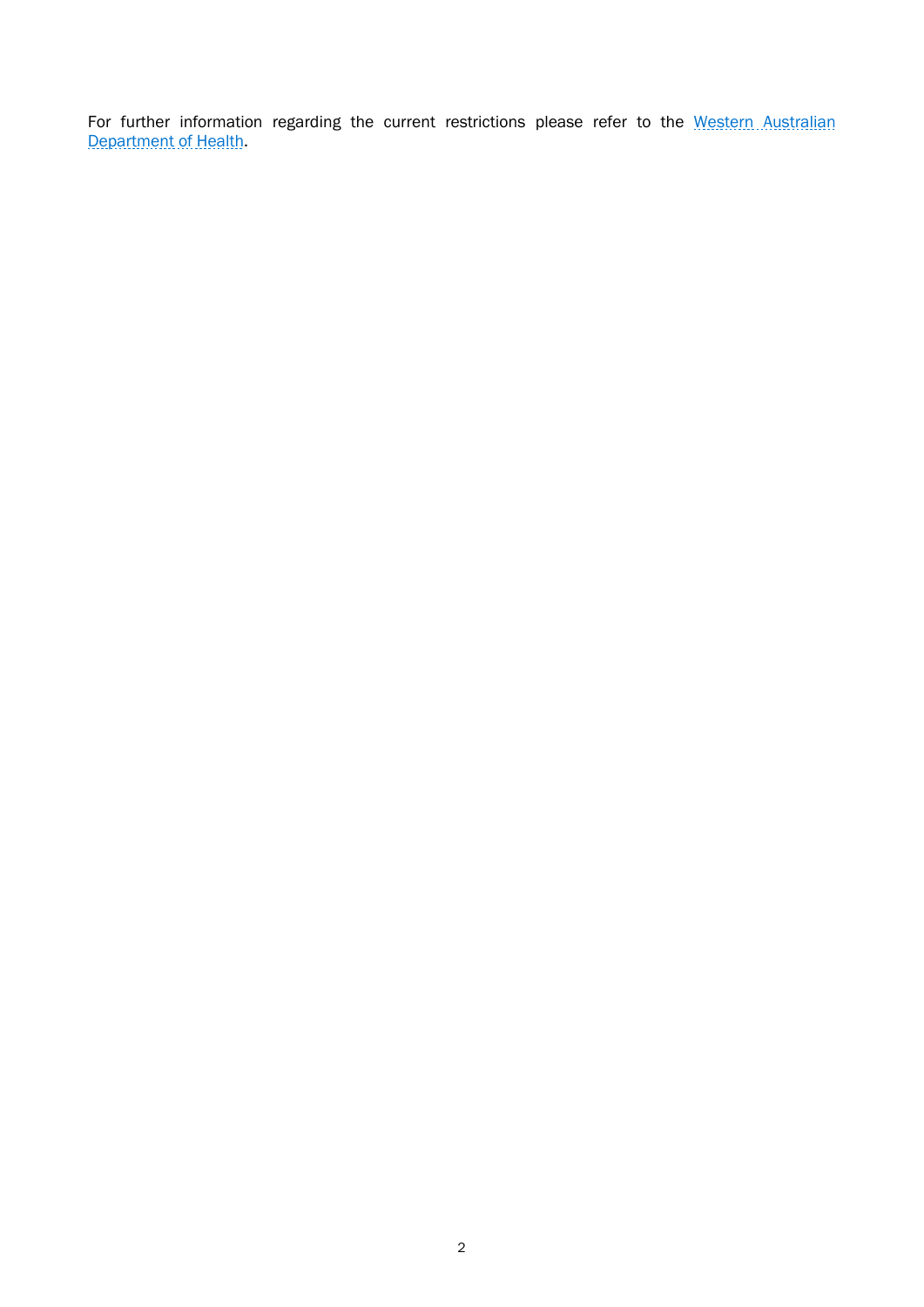## <span id="page-6-0"></span>2. MINIMISING RISK MEASURES

## <span id="page-6-1"></span>Procedure for Business as usual

Demonstrating vaccination status using SecureWA, SafeWA or paper copy along with photo ID as well as using QR or sign in the contacts log sheet when visiting commercial locations (Shire Admin, Pub, Shop, Caravan Park, etc).

#### <span id="page-6-2"></span>Procedure for a notified case of COVID in Menzies / Goldfields Region

Use of masks, social distancing of 1.5 metres, 2m2 personal space rule and regular thorough handwashing, cleaning of surfaces (COVID-Safe protocols), as described in the WA Health directives.

#### Shire Administration

Doors are to be closed & locked with all enquires directed (phone transferred) to the Menzies CRC (Community Resource Centre). Personnel will complete their normal work duties as long as they don't have any contact with other non-shire personnel or anyone confirmed a positive COVID-19 infectious. In a lockdown situation – all persons wear a mask.

#### Menzies CRC

To be kept open using COVID-Safe contact with the public. All shire enquires will be redirected (phone transferred) to the CRC.

- The hours will be 08:30 until 17:00 on Mon Fri.
- The CRC staff will be on a rotational basis to be determined and conveyed to staff by CFO.
- The CRC staff will be required to wipe down all surfaces, with disinfectant wipes, that any visitors would be likely to touch e.g. door handles, counter displays, etc. This is to be carried out every hour (if visitors around) or when a visitor leaves the CRC.
- All doors to restricted areas are to be closed & locked e.g. kitchen, store rooms, etc.
- The Shire cleaner should be using disinfectant wipes to clean & service the CRC public & staff toilets.
- Masks are to be worn while in the CRC and when dealing with the public.

#### Shire Depot

All gates are to be closed & locked along with the side gate between admin and the Depot area, with all enquires directed the Works Manager. Only those persons authorised by the Works Manager may enter the Depot.

#### Caravan Park

Business as usual but only authorised persons should be allowed to stay in the caravan Park. They will need to adhere to the WA mandated COVID-Safe protocols.

#### Long Term residents

There are 4 persons who are considered Long Term stayers. In the case of a lockdown - To assist with COVID-Safe protocol, they can use the following facilities

- Tenant A to use the Ablution Block B Female facilities code operated keypad.
- Tenant B to use the Ablution Block B Ambulant facilities key operated lock key supplied.
- Tenant C to use the Ablution Block B Male facilities code operated keypad
- Residents will be responsible for cleaning their own ablution block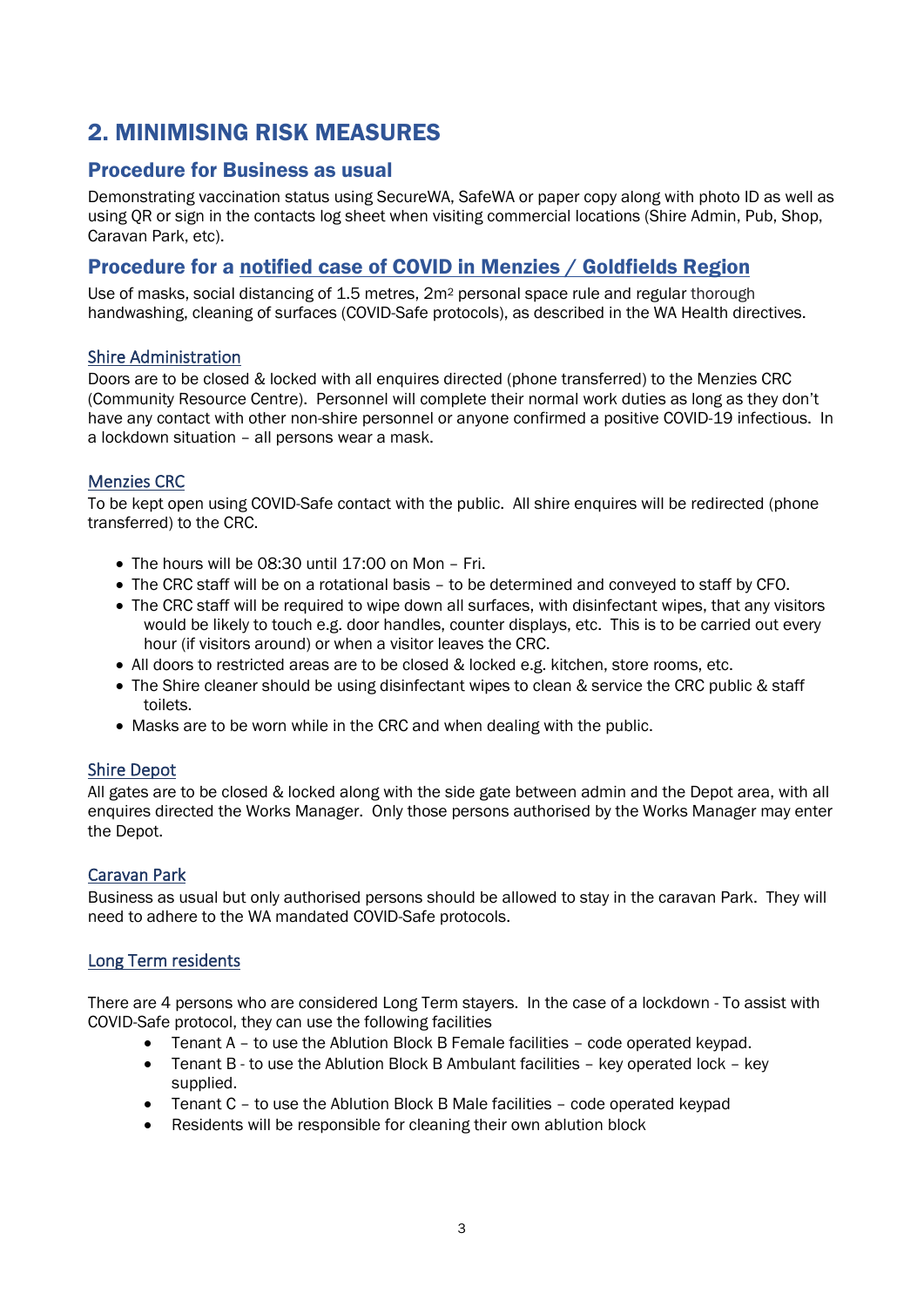#### Short Term residents

There are a few persons who are considered Short Term or indeterminate stayers. In the situation of a lockdown, only the long-term stayers will be allowed to utilise the Caravan Park. Short term will have to evacuate elsewhere. To assist with COVID-Safe protocol, they can use the following facilities (keeping in mind that each person should only use a specific toilet/shower to minimise possible cross contamination in the facilities):

- All males to use the Ablution Block A Male facilities.
- All females to use the Ablution Block A Female facilities.
- Persons with disabilities to use the Ablution Block A Ambulant facilities.
- These users will be responsible for cleaning their own ablution block

#### Shire Rental / Short stay properties

Currently there are accommodation properties which could be rented out for short stay visitors. These might be used as an isolation accommodation if required.

- Caravan Park Cabin A Self-contained with toilet and shower facilities. Minimal cross contamination.
- Caravan Park Cabin B Self-contained with toilet and shower facilities. Minimal cross contamination.
- Caravan Park 29A Shenton Street Self-contained with toilet and shower facilities. Minimal cross contamination.

## <span id="page-7-0"></span>Procedure for Menzies / Goldfields Region in a Lockdown situation

As above (Procedure for notified case of COVID in Menzies / Goldfields Region section).

#### Shire Administration

All administration staff will be working on a rotational basis at home and the administration. This will be determined by the CEO/CFO and conveyed to staff. Masks will be worn and all COVID-Safe protocols must be practiced/enforced.

#### Shire Depot

The gate is to be closed & locked along with the side gate between admin and the Depot area, with all enquires for entry directed to the Works Manager. Only those persons authorised by the Works Manager may enter the Depot or carry out any work. Masks must be worn and all COVID-Safe protocols must be practiced/enforced.

> • The Works staff will be on a rotational basis for attending to the Shire essential work requirements. This will be determined and conveyed to the staff by the Works Manager.

#### CRC / Lady Shenton

This will be the only access point for the public. Before entering this location:

- All visitors must be fully vaccinated to enter the building and should proof of their vaccination status by using SecureWA, SafeWA or paper copy along with a photo ID.
- All visitors must log in to the Health WA website using the OR or write up the log sheet for visitors.
- Before entering the building all visitors (over 12yo) must put on a suitable mask.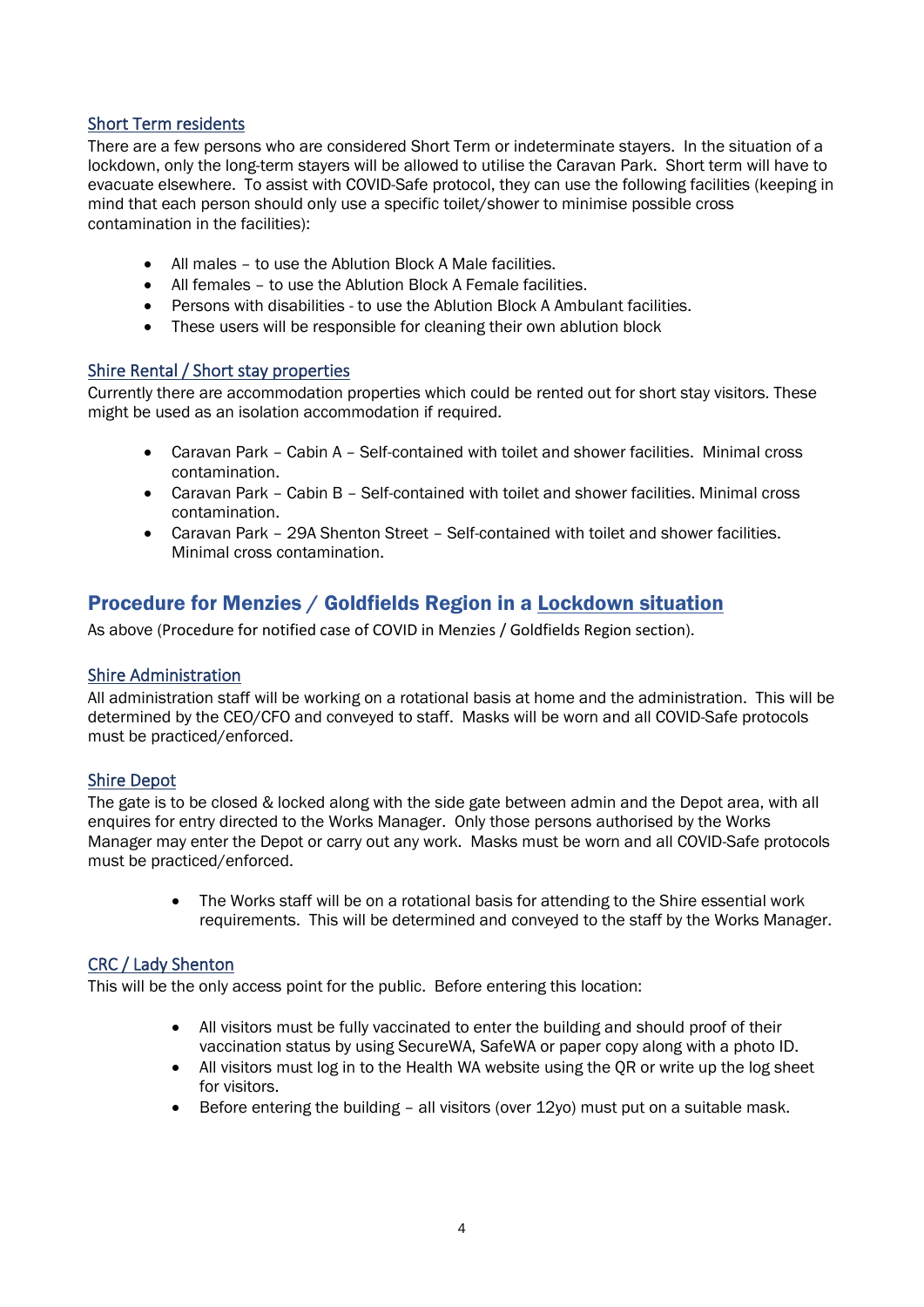## <span id="page-8-0"></span>Procedure for visitors from Perth/Peel/South-West regions or regions in lockdown

The visitors are to wear a mask when in Menzies but while away from their Menzies residence for at least 14 days after arriving in Menzies.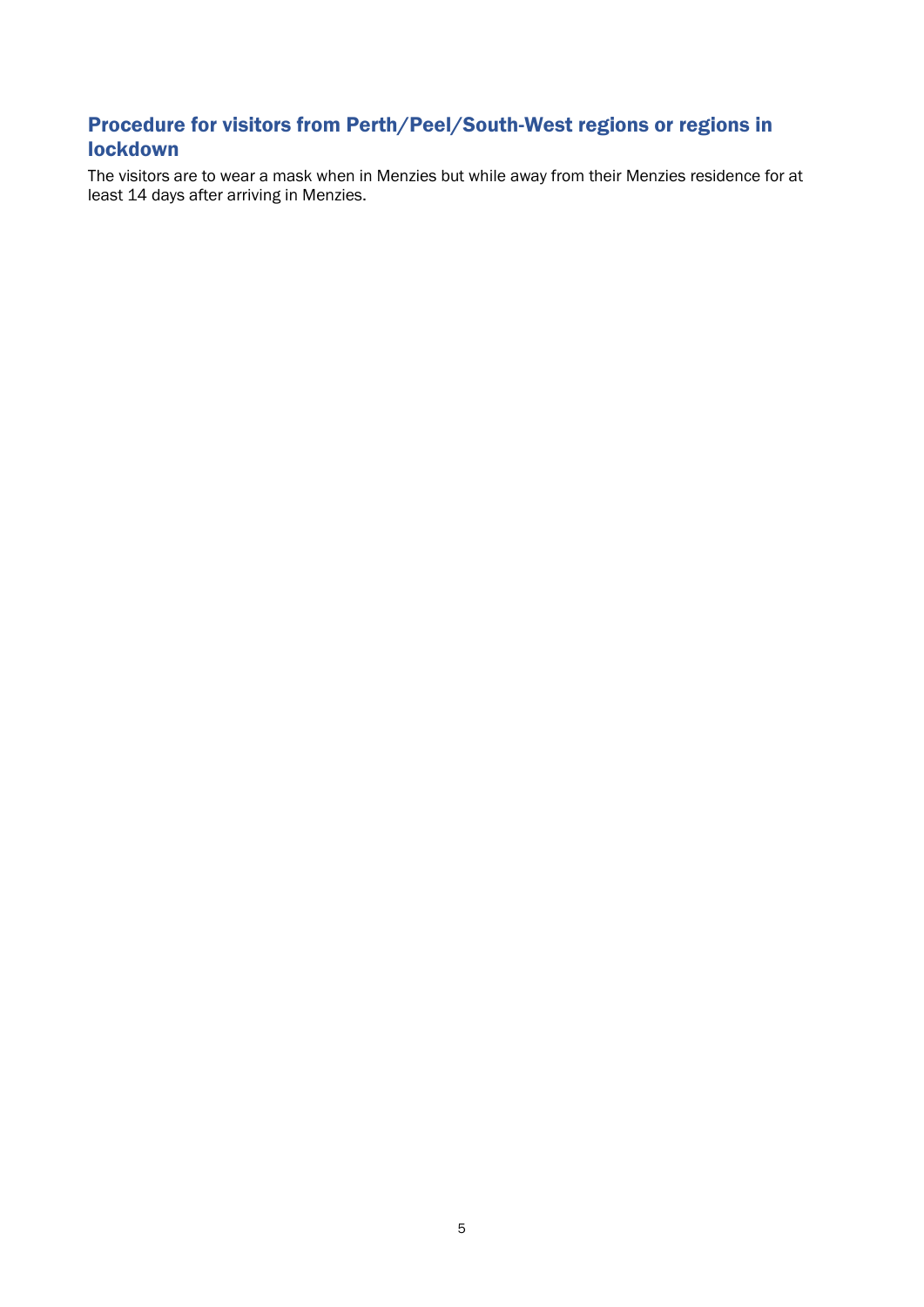## <span id="page-9-0"></span>3. SUSPECTED OR CONFIRMED COVID-19 CASE

## <span id="page-9-1"></span>Suspect / Confirmed Case of COVID-19 in a Council facility procedure

In the event of a suspected/confirmed COVID case, the council building will be closed for deep cleaning and staff may be sent home to isolate for up to 14 days and if possible, work from home. CEO/CFO to provide directives in regard to this situation.

As soon as any staff, contractor, visitor or volunteer (COVID-person) becomes aware there has been exposure to a confirmed case of COVID-19 in any Council facility, they are to advise their supervisor who will advise the Shire Representative - CEO, CFO, Senior Manager or Safety Officer immediately. The COVID-person will go into self-isolation unless otherwise informed by WA-Health.

In the event of a confirmed case in the township of Menzies, please advise the Shire Representative - CEO / CFO / Senior Manager or the Safety Officer immediately.

The Shire representative will advise the CEO who will then advise the COVID hotline (Call the coronavirus (COVID-19) information helpline on 13 COVID - 13 26843). The Shire representative will take directives from the CEO.

The Shire representative will try to identify any contacts of the 'COVID-person' using COVID-Safe protocols and advise WA Health / CEO.

The COVID-person contacts will also go into isolation as well the COVID-person for 14 days but the WA Health Department will advise the contacts of this.

Council's approved cleaning protocol may be carried out by the shire cleaner upon a request from the CEO.

#### <span id="page-9-2"></span>Shire of Menzies Council Business Continuity Plan

Shire of Menzies Business Continuity Plan details critical services and levels of activation regarding a pandemic or any business interruption as follows.

#### <span id="page-9-3"></span>Menzies Hotel / Shop

Initially, the Menzies Hotel will be closed, the shop will only be serving people from the side door of the Hotel where COVID-Safe dispensing of goods will happen. There will be a table / counter in front of the door – stopping anyone from going into the shop. The required goods are to be requested from the shop employee who will collect the goods and bring them to the table. Only the Shop Employee is allowed in the shop – no one else, without express permission, is to go into the shop. All goods, payments, etc will be attended to at the table.

#### <span id="page-9-4"></span>If Menzies Hotel / Shop – is classified as a hot spot.

If the Shop Owner / Employee goes into isolation, then the Shire will arrange for food orders/supplies to be purchased and brought to Menzies for the hotel employee and the community who rely upon the shop for supplies.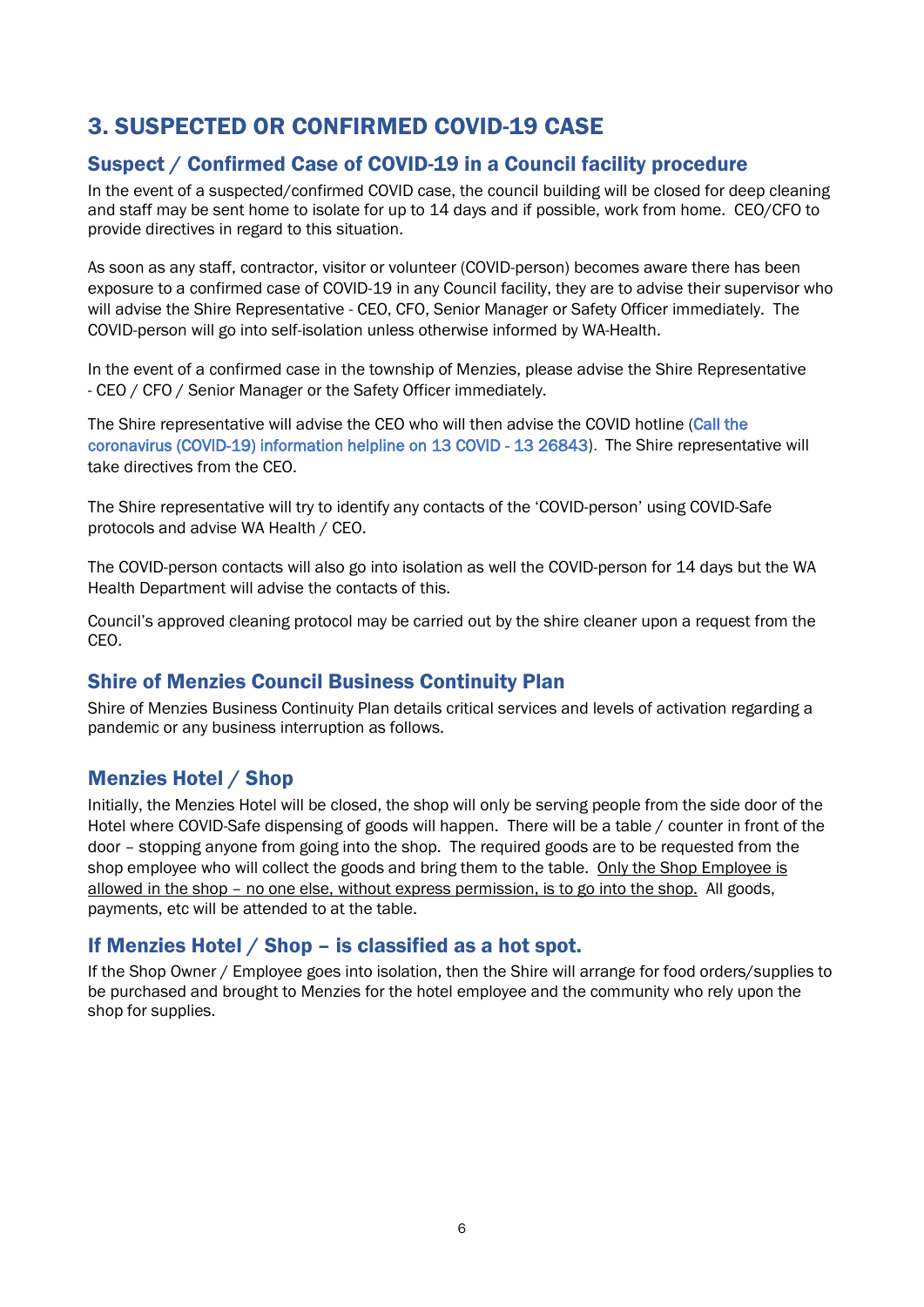## <span id="page-10-0"></span>4. PREPARE FOR POSSIBLE ISOLATION AS A CLOSE CONTACT / COVID-19 POSITIVE

## <span id="page-10-1"></span>Isolation advised - Close contact

When advised to isolate as you are considered a close contact with a person/s who have contracted COVID-19, you must go into isolation for 14 days. This means no contact with anyone else until the isolation period has been completed. Advise the Shire and arrangements will be made to provide food and medication for yourself – if required. The section, a couple paragraphs below, outlines the food ordering process.

## <span id="page-10-2"></span>Isolation advised - Catching COVID-19

When advised to isolate because you have tested POSITIVE to COVID-19, you must go into isolation for 14 days (WA Health Department to advise). Advise the Shire and arrangements will be made to provide food and medication for yourself - if required. The food ordering process is described below - next paragraph.

## <span id="page-10-3"></span>Requesting Food / Supplies

- Have sufficient supplies of food/medications for at least two weeks.
- The shire's preference is that you order online for a pickup from Woolworths or Coles. Pay for your order then. The food should be ordered at least 2 days ahead of an intended pickup which the shire will advised of the day and the time, usually from 10:30 until 14:30.
- Any request for food/supplies will need to be phoned through to the shire Admin office which will be manned from 08:30 - 17:00 (Mon - Fri). The shire will confirm the pickup days for food/supplies orders which will be restricted to Mon – Fri.

Any food delivery will be up to two days later, in the afternoon of the second day at the latest. Payment for the requested food and supplies will have to be arranged before pickup/delivery unless ordered online.

The requested order details need to include:

- The person requesting the food/supplies.
- The number of people that the supplies are for (please advise the shire of the persons to make sure that all Menzies community persons are covered).
- The delivery address for the supplies.
	- o Item 1. Details with quantity.
	- o Item 2. Repeat until the list is finished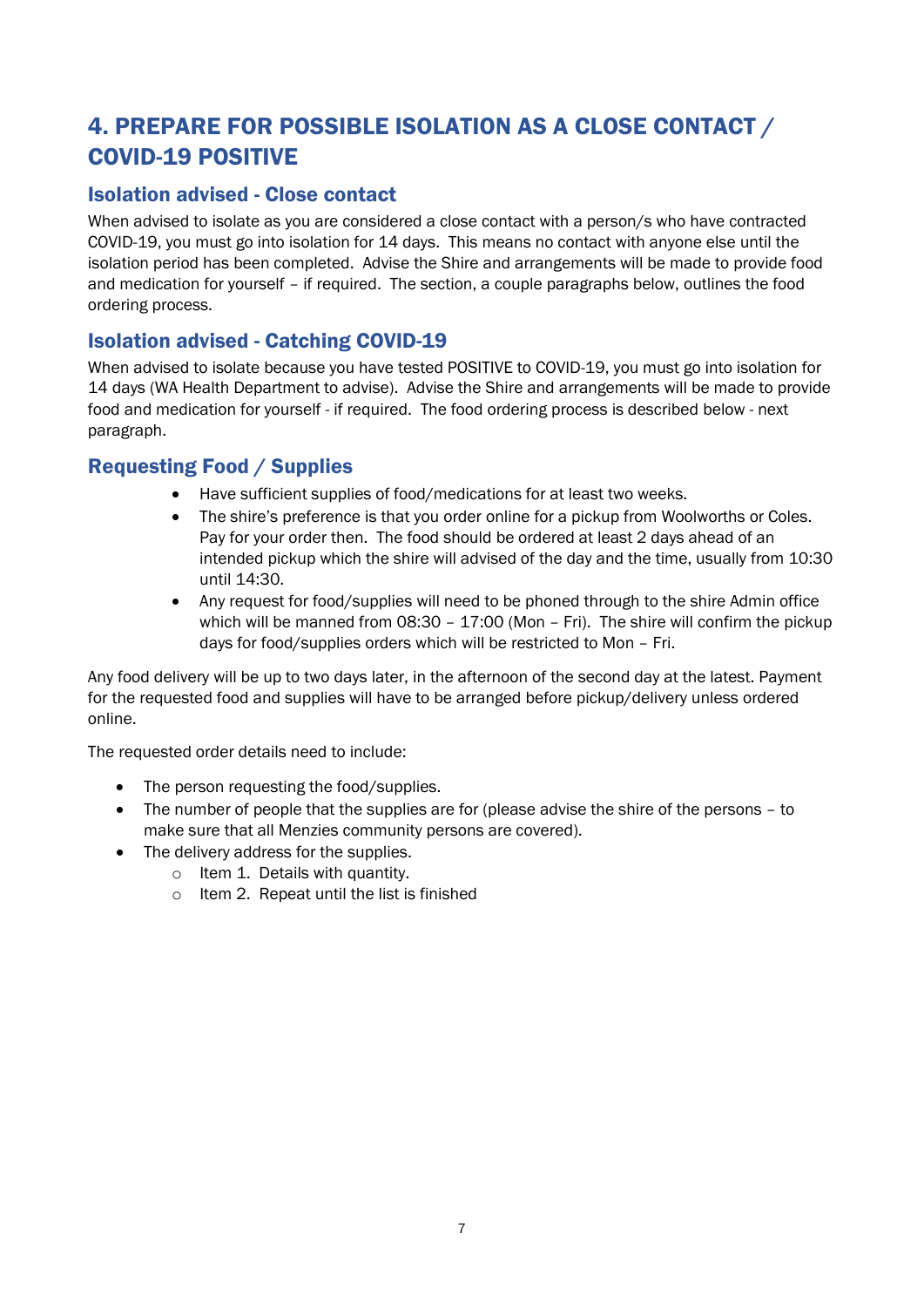## <span id="page-11-0"></span>5. ESSENTIAL SERVICES

The Shire will manage the following essential services for Menzies & Kookynie garbage collection will remain on the same.

## <span id="page-11-1"></span>Community Resource Centre (CRC) / Post Office

#### Menzies & Kookynie

Manning the Menzies CRC/PO will remain the same on normal workdays, weekdays excepting public holidays, with the shire workers maintaining COVID-19 Safe protocols.

#### Tjuntjuntjara

The Tjuntjuntjara township will be using their own COVID-19 Safe protocols.

## <span id="page-11-2"></span>Garbage Collection

#### Menzies & Kookynie

The Menzies and Kookynie garbage collection will remain on the same days as normal with the shire workers maintaining COVID-19 Safe protocols. There are three persons experienced in the garbage collection route.

#### **Tjuntjuntjara**

The Tiuntiuntiara township will be using their own COVID-19 Safe protocols.

## <span id="page-11-3"></span>Road Maintenance

#### Menzies

Road maintenance will continue with the grader operator maintaining COVID-Safe protocols at times when needed. The works department will ensure that re-supplying the grader operations will be completed using COVID-Safe protocols.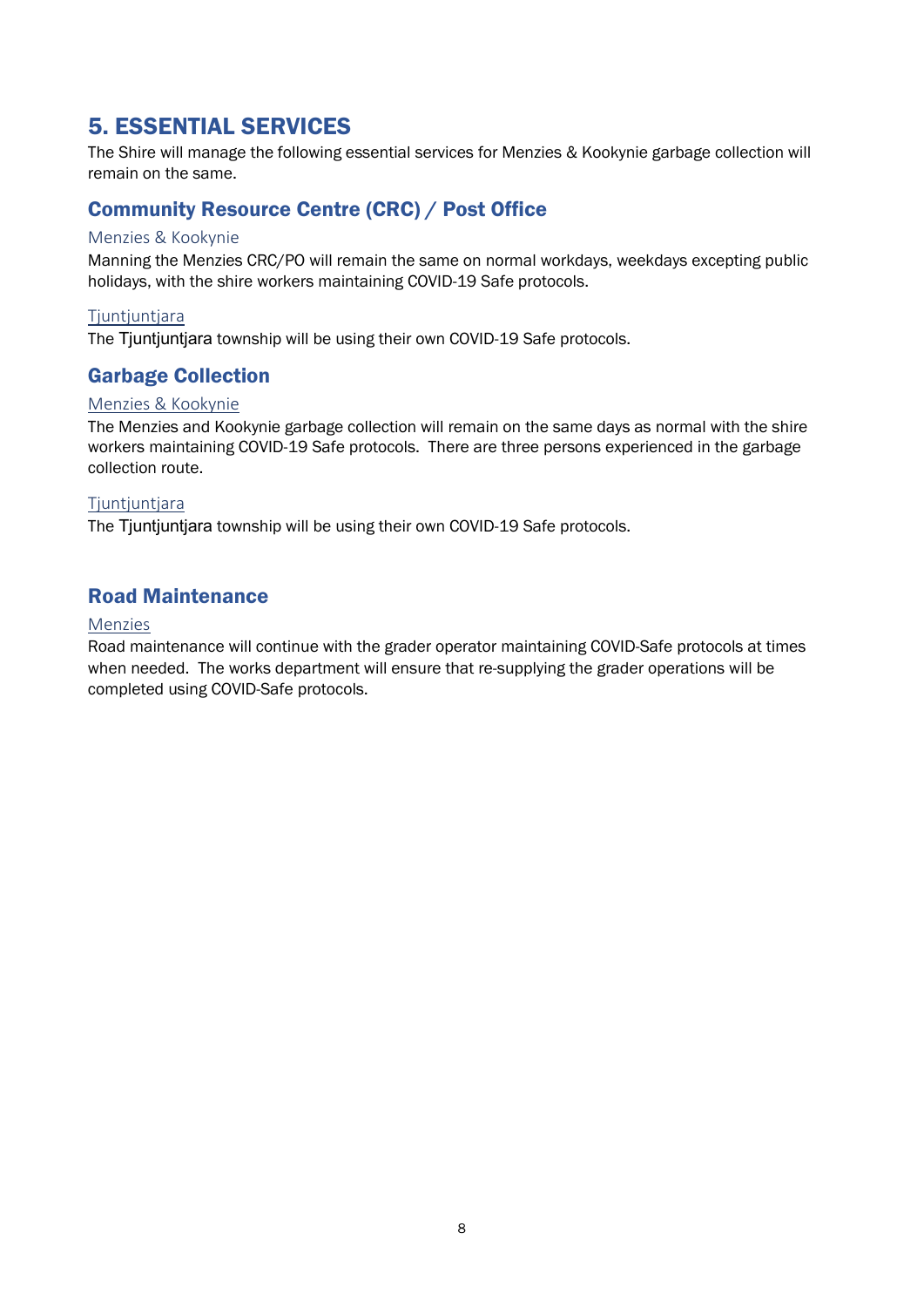## <span id="page-12-0"></span>6. HYGIENE

## <span id="page-12-1"></span>Unwell

Staff that feel unwell are not permitted to enter a Council workplace. Staff displaying the following symptoms are required to undergo COVID-19 testing (RATs testing) and isolate as per state restrictions:

• fever • chills • sore throat • cough • runny nose • loss of sense of smell

Staff may work from home while they are isolating if they feel well but must advise their respective manager. If staff are unable to perform their work from home, they are required to take personal/sick leave during this period. Staff must not come back into a Council workplace when they have been advised to isolate.

Staff must advise their respective manager if they required to isolate – do not come to work, phone your manager. Rapid antigen tests (RATs) will be made available to Employees if they feel sick with one of the symptoms. These tests are generally best performed within the first 7 days from when symptoms first appear. They are not as accurate if you do not have symptoms and can produce false negative or false positive results. Most tests produce a result within 10-20 minutes

## <span id="page-12-2"></span>High Risk/Vulnerable Workers

People with chronic conditions or compromised immune systems may be at greater risk of more serious illness if they are infected with COVID-19. Staff are encouraged to discuss any concerns they have regarding high risk/vulnerability with their manager before returning to a Council workplace.

## <span id="page-12-3"></span>Hand Sanitiser Stations

Hand sanitiser stations have been installed across Council workplaces.

Hand soap, sanitiser and wipes have been distributed throughout each workplace. For restocking please contact: Antonio Giometti [cfo@menzies.wa.gov.au.](mailto:cfo@menzies.wa.gov.au)

## <span id="page-12-4"></span>Air Flow and Air Conditioning

When facilities are occupied at a level that is at or nearing the maximum allowable occupancy consideration will be given to providing additional rates of fresh air by:

- increasing fresh air intake through heating ventilation and air conditioning systems, and/or
- opening windows in facilities where these options are available.

Consultation with Council's management is to occur in relation to these adjustments.

## <span id="page-12-6"></span><span id="page-12-5"></span>Face Masks

Facemasks are not mandatory, at present, in public indoor settings including council facilities except when you are unable to stay further than 1.5 metres away from people that do not live in your house. Facemasks are still required indoors in certain high-risk settings across Western Australian identified below.

All Shire of Menzies Council employees are required to carry a face mask and are encouraged to wear it when they are unable to maintain 1.5 metres distance from another person.

The following applies to all employees working in a Shire of Menzies Council workplace:

• Facemasks may be worn when using public transport, visiting hospitals or care facilities. For further information on high-risk areas required to wear a facemask visit [When to wear a face](https://www.healthywa.wa.gov.au/Articles/A_E/Coronavirus/Face-masks)  [mask](https://www.healthywa.wa.gov.au/Articles/A_E/Coronavirus/Face-masks)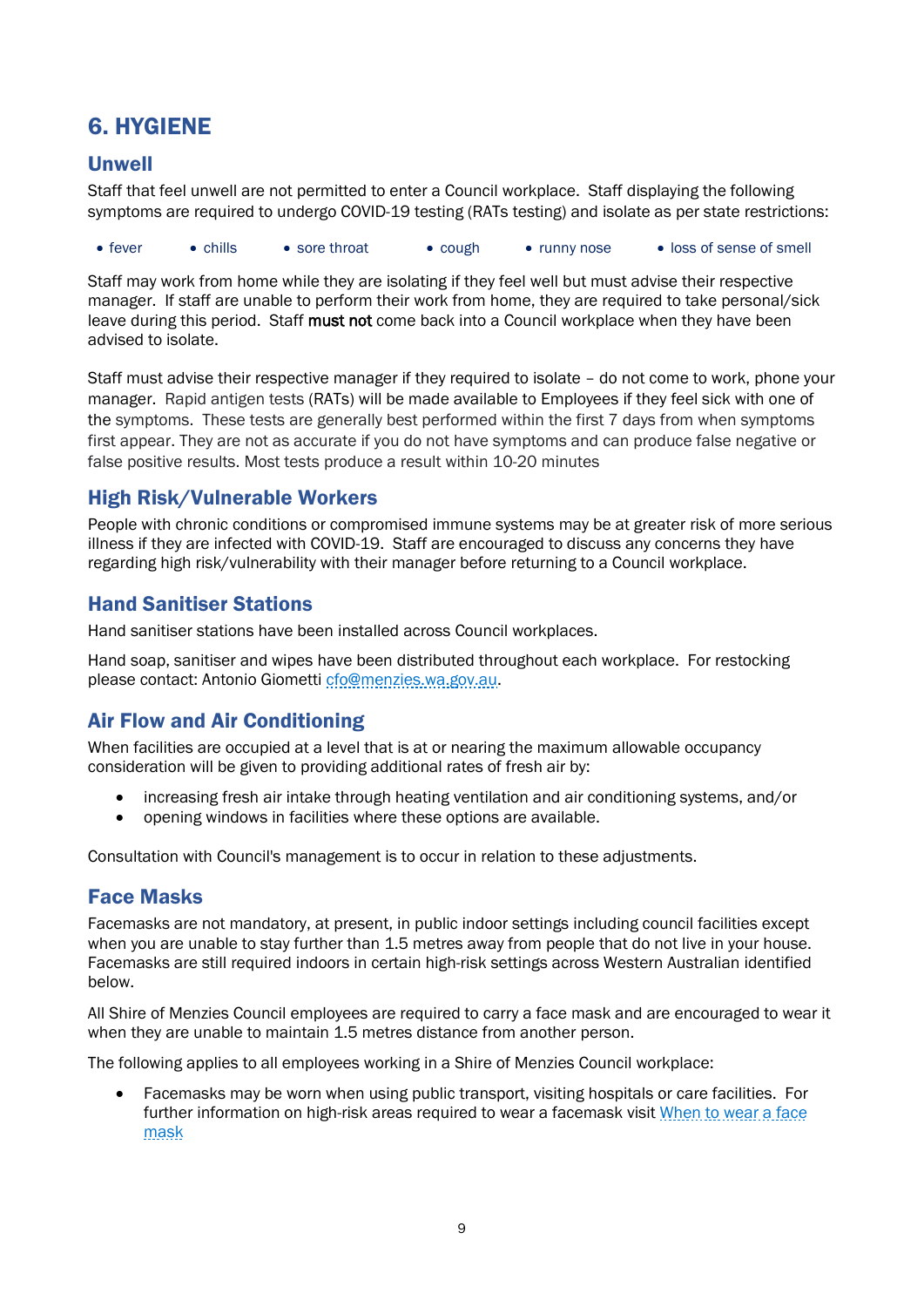Please read the following [face mask guide for employees](https://www.healthywa.wa.gov.au/Articles/A_E/Coronavirus/Face-masks#:%7E:text=Wearing%20a%20face%20mask%20is,subject%20to%20a%20quarantine%20direction.&text=Scarves%20and%20bandanas%20are%20not,under%2012%20years%20of%20age.) for instruction and guidance from the WA Government on how to correctly fit, use and dispose of PPE.

For further information regarding face masks or for obtaining a face mask please contact Antonio Giomett[i cfo@menzies.wa.gov.au](mailto:cfo@menzies.wa.gov.au).

#### <span id="page-13-0"></span>Temperature Screening

Temperature checks alone will not tell you whether a person has COVID-19, it will only identify a symptom. It is therefore important to ensure other known controls are always in place including good hygiene measures, physical distancing, workplace cleaning and personal protective equipment (PPE). If a person is displaying any symptom of COVID-19, they must not come into a Council workplace.

For further information or instruction on the temperature screening requirements please refer to the following [temperature screening guide.](https://www.healthdirect.gov.au/fever)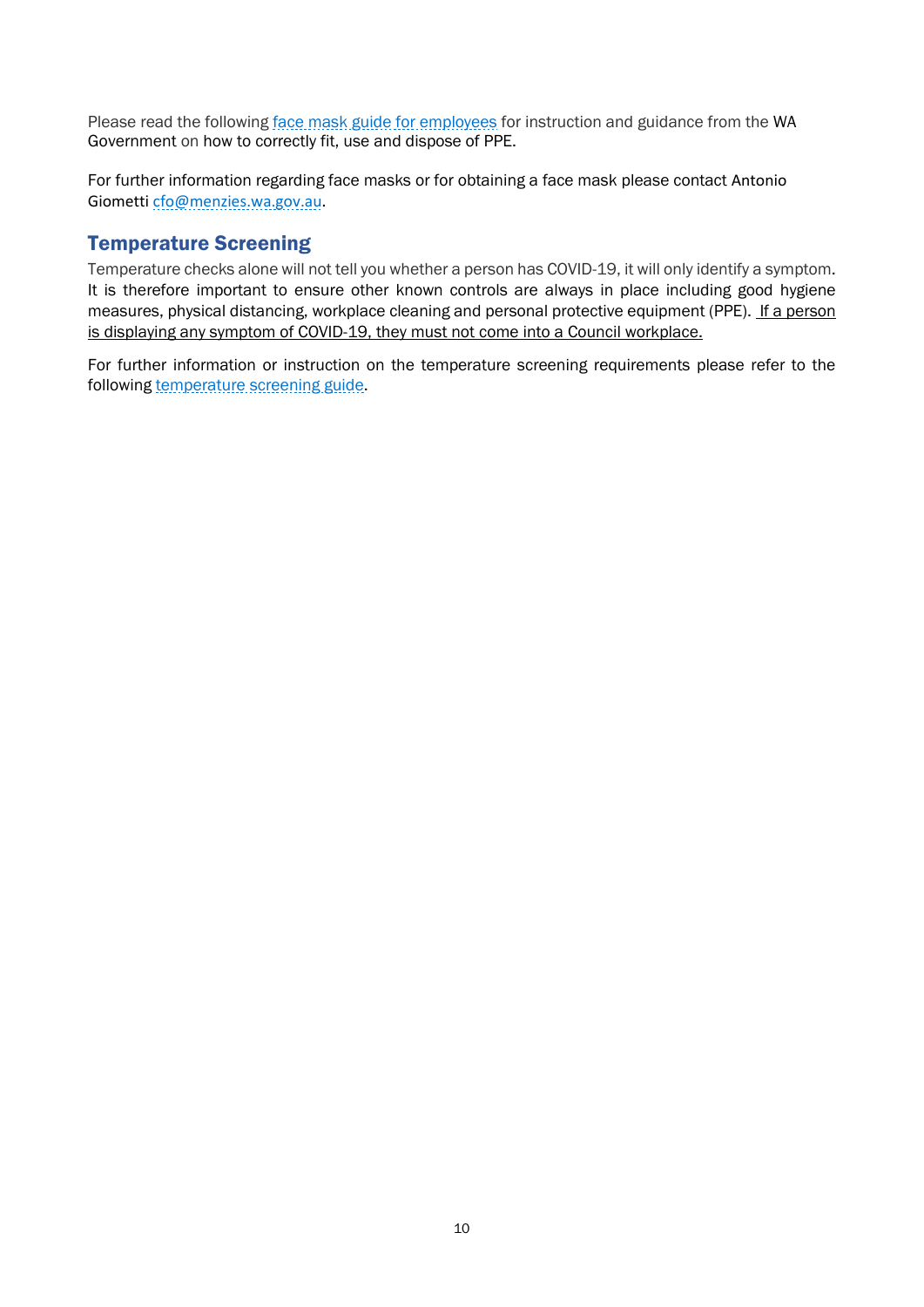## <span id="page-14-0"></span>7. CLEANING

## <span id="page-14-1"></span>Cleaning Schedule

The shire cleaner is employed to clean Council workplaces. All Council workplaces receive regular cleaning as per COVID-19 guidelines. Please refer to [How to clean and disinfect your workplace](https://covid19.swa.gov.au/doc/how-clean-and-disinfect-your-workplace-covid-19) as an overarching document for the cleaning reign for individual Council workplaces.

In the event of a confirmed COVID-19 case the cleaner will be contracted to undertake a full deep clean of any Council facility required.

## <span id="page-14-2"></span>Cleaning Products

For restocking of any of the following items please contact: John Warner - Safety Officer [\(works.admin@menzies.wa.gov.au\)](mailto:works.admin@menzies.wa.gov.au).

- facemasks
	- o disposable or surgical mask
	- o Reusable or Cloth types with triple layer with elastic or string for tying.
	- o N95 / P2 type filter
- Sanitiser gel handwash
- Handwash soap
- Alcohol wipes

To organise a building clean or for other cleaning products please contact: How to clean and disinfect [your workplace](https://covid19.swa.gov.au/doc/how-clean-and-disinfect-your-workplace-covid-19)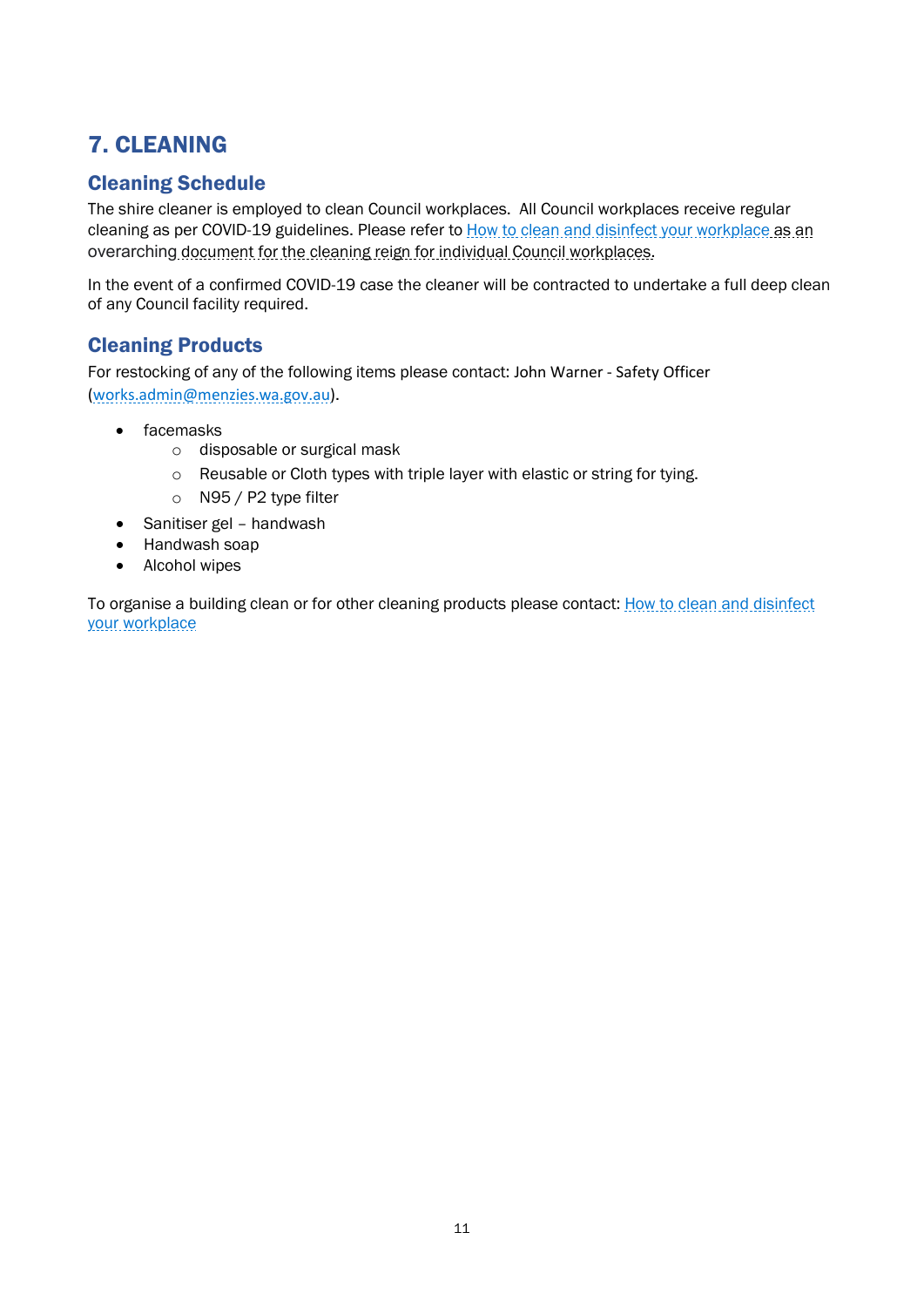## <span id="page-15-0"></span>8. PHYSICAL DISTANCE AND LIMITING WORKPLACE ATTENDANCE

## <span id="page-15-1"></span>Mandatory Vaccination

Shire of Menzies Council confirms, with respect to all its employees involved in its provision of services to the community, that Shire of Menzies Council complies with the COVID-19 Mandatory Vaccination (Workers) Directions issued by Western Australian's Chief Health Officer.

## <span id="page-15-2"></span>Prove of Vaccination

Certain venues & facilities around the shire and Western Australia will require proof of identity and vaccination before entering the venue & facility. The use of the Service WA app will make this easier.

Media statements - [Proof of vaccination to be expanded State-wide from January 31](https://www.mediastatements.wa.gov.au/Pages/McGowan/2022/01/Proof-of-vaccination-to-be-expanded-State-wide-from-January-31.aspx)

## <span id="page-15-3"></span>Working from Home

#### [COVID-19 Working from home](https://www.wa.gov.au/government/publications/working-remotely) guidelines

In line with [current restrictions](https://www.wa.gov.au/government/covid-19-coronavirus/covid-19-coronavirus-what-you-can-and-cant-do) set out by the Western Australian Government, Western Australian is moving through its roadmap to deliver the National Plan. Office based and on-site workers are to continue to work from home where they can, however fully vaccinated employees (only) can return to the office on their allocated days plus a third optional day. Facemasks are no longer required to be worn indoors except under some high-risk circumstances (please refer to [facemasks](#page-12-6) for further guidance).

Different teams and roles may have different requirements to be in the office and available for the community. It is a feature of the diversity of services we provide at Shire of Menzies Council that not everyone will have the same choices when it comes returning to work after a COVID-19 incident. This means that for the aspects of your role that are not required to be performed on site (either at an office or in the field) you have the option to work from home if you wish. Your manager/ supervisor might also wish to bring the team together for activities from time to time.

In line with working from our workplace and home, see your manager to ascertain what can be arranged. We have to be conscious to meet the expectations and needs of our customers and the community.

On the days you are scheduled to work from home, please discuss with your Manager what work will be completed in a safe working environment, to ensure you have achievable objectives.

If you are working from home, please note that you will still need to remain contactable and productive. Working from home is not a replacement for your caring responsibilities and arrangements. You may need to consider other working options, for example outside of normal hours.

Strive to complete your work within our standard spread of operating hours of 7.00am – 7.00pm (or 6.00am to 6.00pm for Operations staff) in accordance with Part 6 of the Local Government Officers' [\(Western Australia\) Award 2021.](https://downloads.wairc.wa.gov.au/awards/LOC002/p2/LOC002.pdf) If your caring responsibilities do not allow you to perform your duties within our standard spread of operating hours and you feel you need to work outside of these hours (to fulfil your contractual obligations), you must seek the approval of your Supervisor prior to commencing. If, by mutual agreement, you work outside of our standard operating hours, you will not attract penalty rates. Please refer to Part 6 of the [Local Government Officers' \(Western Australia\) Award](https://downloads.wairc.wa.gov.au/awards/LOC002/p2/LOC002.pdf)  [2021.](https://downloads.wairc.wa.gov.au/awards/LOC002/p2/LOC002.pdf)

Any, and all, working from home situations can be reviewed at any time by Council and if required, can be revoked, or reviewed (as per the guidelines) by Council.

Guidelines for [workplace ergonomics.](https://www.commerce.wa.gov.au/worksafe/toolkit-and-information-resources-0)

## <span id="page-15-4"></span>Working outside of home restrictions

On the days you are scheduled to work inside a Council workplace or away from your home please ensure the following principles are met: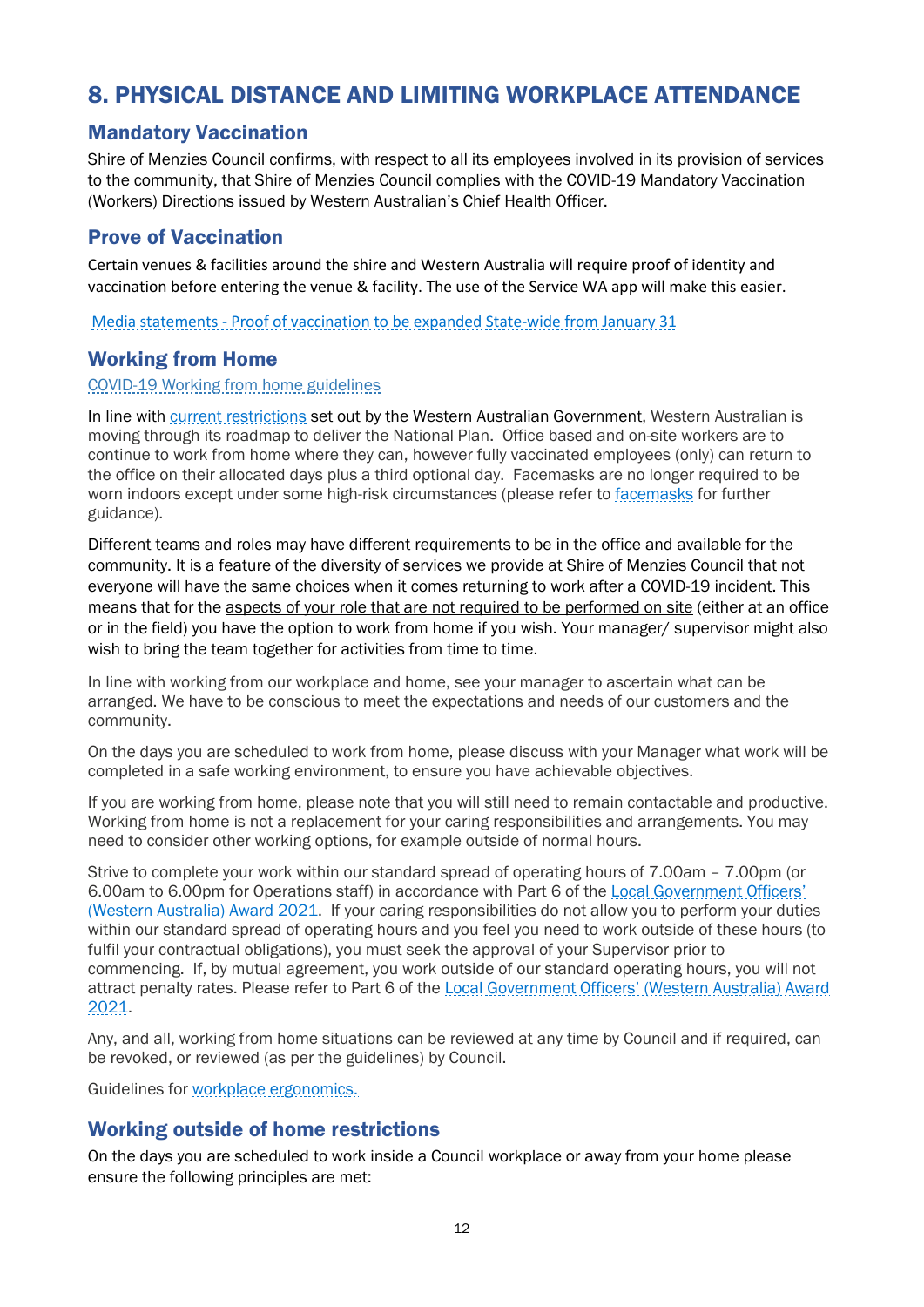- When working away from home staff must comply with covid-19 restrictions and the directions contained with this plan at all times.
- All signage and instructions within Council workplaces must be complied with at all times.

Practicing good hygiene and maintaining 1.5 metres distance where practical are all a part of the requirements, we have in place to protect each other. In the current environment there cannot be any tolerance for staff not following the requirements we have set out. If you are unsure or need direction, please speak to your supervisor.

## <span id="page-16-0"></span>Procedure for attending a Council workplace

Staff that attend a Council workplace must adhere to the following guidelines:

Clear visible signage has been installed throughout Council workplaces, as required to provide guidance on the following:

- Rooms with a maximum occupancy
- QR codes, check-in and proof of vaccination requirements
- Hygiene and physical distancing requirements

Sneeze screens have been installed at selected Council workplaces to assist with mitigating the spread of COVID-19.

All deliveries to Council workplaces are to be contactless where possible.

The following [Safe Work Australia -](https://covid19.swa.gov.au/doc/key-considerations-undertaking-risk-assessment-covid-19) risk assessment identifies risks associated with staff attending Council workplaces and provides mitigating strategies implemented to reduce the risk.

#### Additional guideline for the Depot – 124 Shenton Street, Menzies Western Australian 6436

Staff who attend the depot must adhere to the following requirements:

- Work away from home in accordance with COVID-19 restrictions and the details outlined in this plan.
- Staff are required to wipe down vehicles when they enter and prior to returning the vehicle, or at the end of each day. A Safe Work Australia - [Cleaning Guide/Procedure](https://covid19.swa.gov.au/doc/how-clean-and-disinfect-your-workplace-covid-19) is in each vehicle for staff to follow.
- Staff are not permitted to come to work if they are ill or have any symptoms at all. Call your supervisor and inform them of what is going on.
- Follow all signage and instructions within the depot at all times.
- Staff are not permitted to enter or hang around the workshop for any reason.
- Staff must carry a facemask on them at all times and wear a facemask when required to do so. Please refer to [facemask guide.](#page-12-6)
- Staff must wear PPE including a facemask at all times when required to do so.
- When staff are carpooling for work purposes, they must follow the guidelines unde[r Carpooling.](https://cardiniavicgovau-my.sharepoint.com/personal/h_cork_cardinia_vic_gov_au/Documents/Desktop/EDRMS%20Transfer/COVID%20Safe%20Plan%20Cardinia%20Shire%20Council%20-%2013%20May%202021.docx#_Carpooling)

Practicing good hygiene and maintaining 1.5 metres distance where practical are all a part of the requirements, we have in place to protect each other. In the current environment there cannot be any tolerance for staff not following the requirements we have set out. If you are unsure or need direction, please speak to your supervisor.

#### Additional guideline for Shire of Menzies Hall – 124 Shenton Street, Menzies Western Australian 6436

The Shire of Menzies Admin/CRC will be closed with communication based around phone calls, emails and operating in line with current State restrictions.

Organisations running events and the catering contractor have their own COVID-Safe Plans. Council staff are on site to monitor compliance and coordinate activities. All staff are required to follow all procedures and requirements as per this plan.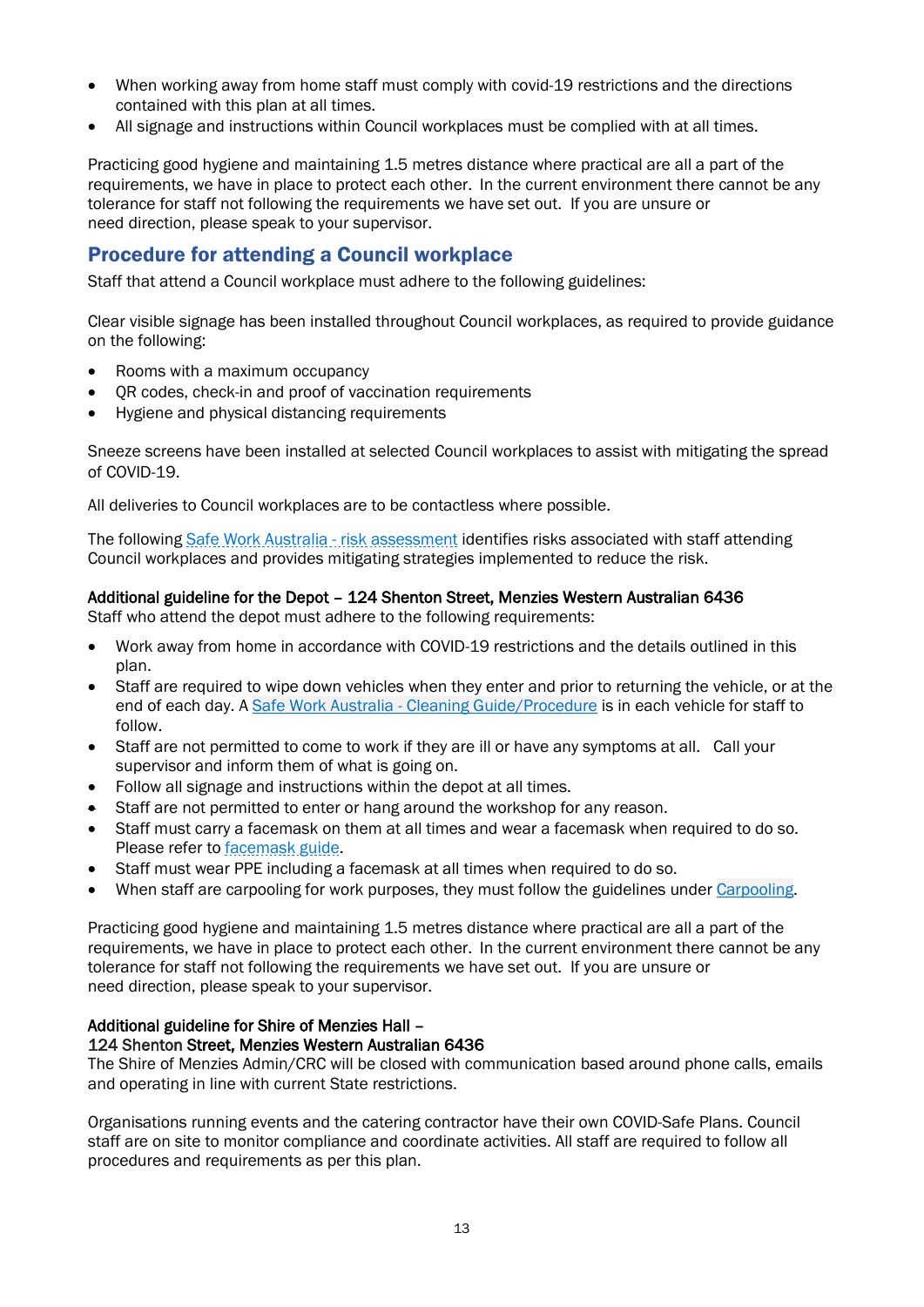Staff, Councillors, contractors and visitors to the Shire of Menzies Hall are required to check in using the Service Western Australian QR code and show proof of vaccination status as per State guideline.

Any contractor or hirer are required to notify Council immediately if they become aware of any exposure to a confirmed COVID-19 case so that Council can activate the [confirmed case of COVID-19 in a Council](https://cardiniavicgovau.sharepoint.com/:w:/r/sites/RISKMANAGEMENT/Planning/Business%20Continuity%20Planning%20COVID-19%20Pandemic/Confirmed%20Case%20of%20COVID-19%20in%20a%20Council%20facility%20Procedure.docx?d=w34f8f1cd8ee84bc9b52f2682f48f6cb3&csf=1&web=1&e=NJLoj1)  facility [procedure.](https://cardiniavicgovau.sharepoint.com/:w:/r/sites/RISKMANAGEMENT/Planning/Business%20Continuity%20Planning%20COVID-19%20Pandemic/Confirmed%20Case%20of%20COVID-19%20in%20a%20Council%20facility%20Procedure.docx?d=w34f8f1cd8ee84bc9b52f2682f48f6cb3&csf=1&web=1&e=NJLoj1)

When working at the Shire, all staff are required to follow all signage, hygiene and physical distancing guidelines.

## <span id="page-17-0"></span>Attending or organising a face-to-face meeting or in-house consultation

In line with [current restrictions](https://www.dhhs.vic.gov.au/coronavirus) set out by the Western Australian Government face-to-face meetings are permitted but please refer to the following COVID Safe [guide to meeting in person](https://cardiniavicgovau.sharepoint.com/:w:/r/sites/RISKMANAGEMENT/Planning/Business%20Continuity%20Planning%20COVID-19%20Pandemic/A%20COVIDSafe%20guide%20to%20meeting%20in%20person%20V4.docx?d=w831655347912442c825a6706f1c38179&csf=1&web=1&e=kmEOih) for further information. All staff and guests attending on-site must be fully vaccinated.

## <span id="page-17-1"></span>Attending multiple Council workplaces

Staff working across multiple workplaces is to be avoided where possible. Please seek direction from your manager for guidance on any workplace bubbles that have been implemented.

Please follow the direction below at all times when required to work across multiple council workplaces:

- Work away from home in accordance with COVID-19 restrictions and the details outlined in this plan
- Ensure you have permission to attend/work from another council workplace
- View and work in accordance with the relevant quick guide for the location you are attending.
- Do not attend on site work if unwell
- Do not attend on site work unless fully vaccinated
- Check in using the Service Western Australian (ServiceWA / Safe WA) QR code which will assist with contract tracing in the event of a confirmed case of COVID-19. You will find these in the entrances of all Council facilities.
- If you visit more than one site, all other locations visited must be recorded.
- You are required to carry a facemask on you at all times and wear the facemask when required by State Government as per [State Government regulation](https://www.healthywa.wa.gov.au/Articles/A_E/Coronavirus)
- Practice good hygiene
- Follow all signage and instructions within the particular Council workplace you are attending at all times
- Adhere to all paths of direction marked within the workplace
- Where possible maintain 1.5 metres physical distance

#### <span id="page-17-2"></span>Council staff working across multiple workplaces

Staff must disclose if they are working for different employers across more than one work premises to their manager. Council is maintaining a record of all staff that work on-site across multiple employers. This includes contractors and volunteers.

## <span id="page-17-3"></span>Council Vehicles and Pool Cars

Staff using Council vehicles or plant are to adhere to the following guidelines:

- Depot staff are required to wipe down the pool vehicle with when they enter and prior to returning the vehicle, or at the end of each day.
- [Cleaning Guide/Procedure \(Includes after a COVID-19 incident as well as cleaning\)](https://ww2.health.wa.gov.au/%7E/media/Corp/Documents/Health-for/Infectious-disease/COVID19/COVID19-vehicle-cleaning.pdf) is in each vehicle for staff to follow.
- Staff are to wipe down keys prior to returning them.
- Keyboard at Civic Centre has been relocated near the IT service desk, staff that have private use vehicles are required to leave their keys on the keyboard on days when they are in the office.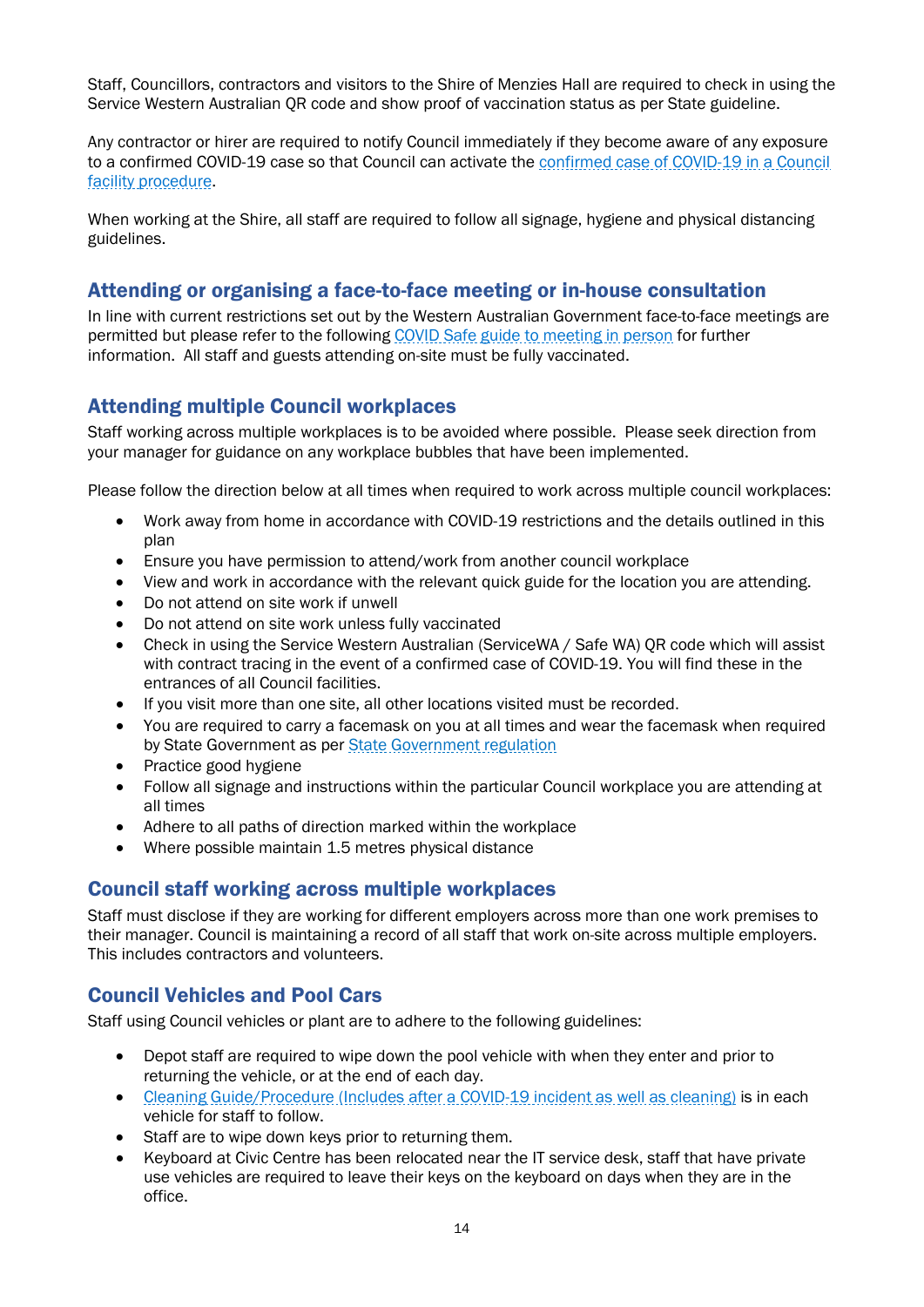## <span id="page-18-0"></span>**Carpooling**

In the event of a COVID-19 incident, Carpooling (more than one staff member in a council vehicle) is permitted. The following procedure must be followed if carpooling:

- Maximum of two people in vehicle at any time
- Passenger must sit in the back seat in order to maintain physical distancing
- All passengers to wear a facemask at all times
- Increase ventilation in the vehicle by opening windows wherever possible
- Avoid having air-conditioning on recirculate
- Staff visiting multiple locations must record the locations
- If you need to remove your mask (eating or drinking etc) you must exit the vehicle
- Refer to car cleaning guide in vehicle (wipe touchpoints including keys on entry and exit)
- Staff must check-in via QR code at any facility they attend

## <span id="page-18-1"></span>Community Bus

Use of the community bus is restricted.

## <span id="page-18-2"></span>COVID-Safe Events

All council run events will operate under the Western Australian Government COVID-Safe settings [\(COVID-19 \(coronavirus\) \(healthywa.wa.gov.au\).](https://www.healthywa.wa.gov.au/Articles/A_E/Coronavirus) The following event management protocols apply to events held by Council workers:

#### Events held indoors or outdoors at a venue

- COVID Safe settings for venue apply
- COVID check-in marshal to ensure each person who enters the event uses the ServiceWA or SafeWA QR code to check in on arrival and adheres to vaccination requirements
- Event to operate under the directions outlined in this COVID Safe plan at all times
- All contractors, stallholders, amusement providers, food traders to hold a COVID Safe plan and comply with mandatory vaccination workers direction.
- increasing fresh air intake through heating ventilation and air conditioning systems, and/or opening windows in facilities where these options are available.
- Display COVID Safe signage and provide hand sanitiser

Events held outdoors (public open space – nonexclusive use of the area and no defined border)

- Adhere to COVID Safe settings
- Prominently display OR check in and COVID Safe signage and provide hand sanitiser
- All contractors, stallholders, amusement providers, food traders to hold a COVID Safe plan, comply with mandatory vaccination workers direction and display QR code to check in customers, workers and visitors
- Event to operate under the directions outlined in this COVID Safe plan at all times

#### Communications for events to include 'Staying COVID Safe messaging':

- Shire of Menzies Council operate under a COVID Safe plan available on our public website
- Please do not attend if you are displaying any symptoms of illness (fever, chills, sore throat, cough, runny nose, loss of sense of smell)
- Please do not attend if you have a confirmed case of COVID-19 or have been in close contact with a confirmed case
- Please do not attend if you have been advised to isolate by the Department of Health
- Practise good hygiene (hand sanitiser will be available for use), avoid physical greetings and observe a physical distance of 1.5 metres
- Ensure you check in via OR code

For further information on running council events contact [admin@menzies.wa.gov.au](mailto:admin@menzies.wa.gov.au) .